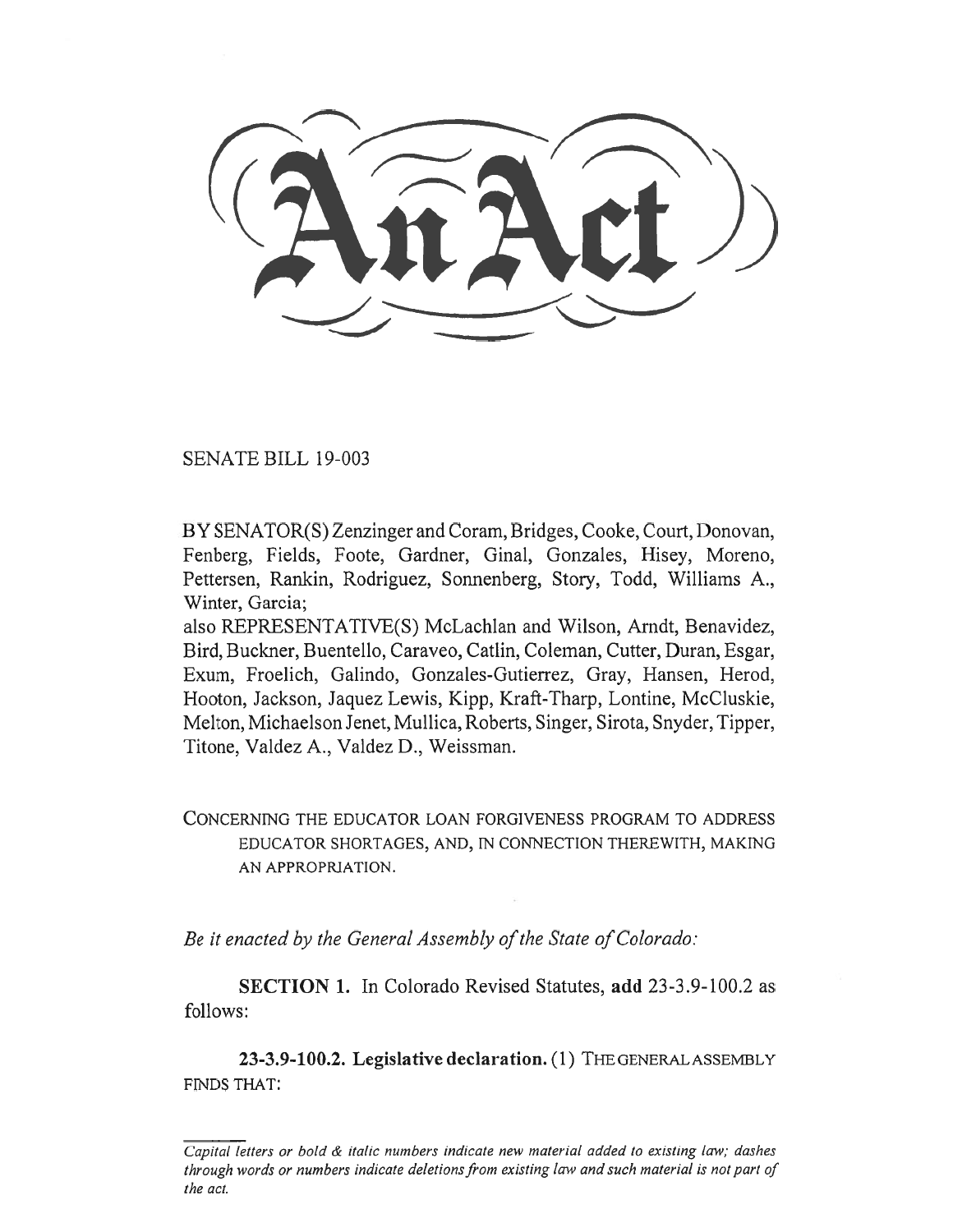(a) COLORADO SUFFERS FROM A SHORTAGE OF TEACHERS AND OTHER EDUCATORS DUE TO VARIOUS FACTORS AFFECTING THE TEACHING PROFESSION, WHICH INCLUDE BUT ARE NOT LIMITED TO DECLINING ENROLLMENT AND COMPLETION OF EDUCATOR PREPARATION PROGRAMS, LOW EDUCATOR COMPENSATION AND BENEFITS, AN INSUFFICIENT NUMBER OF EDUCATORS IN CERTAIN CONTENT AREAS, AND DIFFICULTY IN FILLING EDUCATOR POSITIONS IN RURAL OR ISOLATED AREAS OF THE STATE;

(b) PURSUANT TO HOUSE BILL 17-1003, ENACTED IN 2017, THE DEPARTMENT OF HIGHER EDUCATION AND THE DEPARTMENT OF EDUCATION, WITH INPUT FROM EDUCATION AND COMMUNITY STAKEHOLDERS, ANALYZED TEACHER AND OTHER EDUCATOR SHORTAGES AND ISSUED A REPORT INCLUDING RECOMMENDATIONS FOR ADDRESSING THESE SHORTAGES;

(c) AS PART OF THEIR FINDINGS, THE DEPARTMENT OF HIGHER EDUCATION AND THE DEPARTMENT OF EDUCATION DETERMINED THAT THE STATE HAS EDUCATOR SHORTAGES IN EARLY CHILDHOOD EDUCATION; SCIENCE; MATHEMATICS; WORLD LANGUAGES; SPECIAL EDUCATION; AND ART, MUSIC, AND DRAMA;

(d) FURTHER, SHORTAGES IN THESE CONTENT AREAS ARE MORE PRONOUNCED IN RURAL AND REMOTE RURAL AREAS WHERE SCHOOL DISTRICTS AND RURAL SCHOOLS FACE ADDITIONAL CHALLENGES, INCLUDING INADEQUATE TEACHER COMPENSATION, LACK OF AFFORDABLE HOUSING, AND AN INABILITY TO ATTRACT NEW TEACHERS TO RURAL COMMUNITIES; AND

(e) THE DEPARTMENT OF HIGHER EDUCATION AND THE DEPARTMENT OF EDUCATION FOUND THAT ONE STRATEGY FOR ADDRESSING TEACHER AND OTHER EDUCATOR SHORTAGES IN HARD-TO-FILL POSITIONS DUE TO TEACHING CONTENT AREA OR GEOGRAPHIC LOCATION IS TO OFFER LOAN REPAYMENT OF EDUCATIONAL LOANS FOR EDUCATORS WHO SERVE IN THESE HARD-TO-FILL POSITIONS IN THE STATE.

(2) THEREFORE, THE GENERAL ASSEMBLY DECLARES THAT IMPLEMENTING A LOAN FORGIVENESS PROGRAM FOR EDUCATORS EMPLOYED IN QUALIFIED POSITIONS IN THE STATE IS NECESSARY TO ENSURE THAT THE NEEDS OF STUDENTS ARE MET IN ALL COLORADO PUBLIC SCHOOLS.

## PAGE 2-SENATE BILL 19-003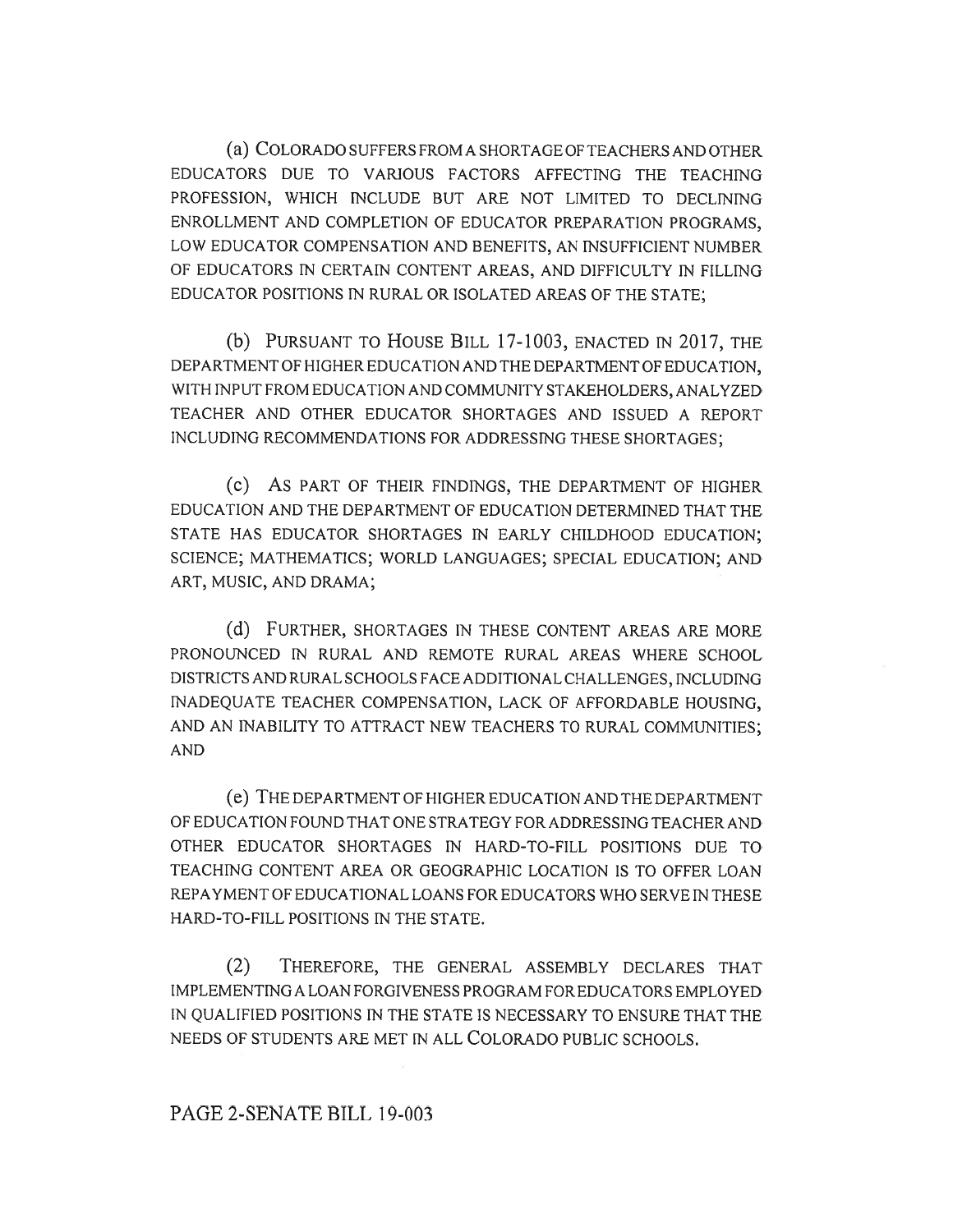**SECTION 2.** In Colorado Revised Statutes, 23-3.9-101, amend (4) and (5); repeal (3.5); and add (2.5), (3.7), and (6) as follows:

23-3.9-101. Definitions. As used in this part 1, unless the context otherwise requires:

(2.5) "EDUCATOR" MEANS A TEACHER, PRINCIPAL, OR SPECIAL SERVICES PROVIDER, AS THOSE TERMS ARE DEFINED IN SECTION 22-60.5-102; EXCEPT THAT A SPECIAL SERVICES PROVIDER NEED NOT BE EMPLOYED BY A SCHOOL DISTRICT.

 $(3.5)$  "High-poverty school" means a public school at which the number of pupils enrolled who are eligible for free lunch pursuant to the provisions of the federal "Richard B. Russell National School Lunch Act", 42 U.S.C. sec. 1751 et seq., is at least equal to or greater than twenty-eight percent of the school's student enrollment.

(3.7) "QUALIFIED LOAN" MEANS AN EDUCATIONAL LOAN INCURRED WHILE COMPLETING AN APPROVED EDUCATOR PREPARATION PROGRAM, AS DEFINED IN SECTION 23-1-121, OR A BACHELOR'S OR MASTER'S DEGREE IN THE AREA IN WHICH THE EDUCATOR IS EMPLOYED IN A QUALIFIED POSITION. THE COMMISSION SHALL DETERMINE IF A LOAN IS A QUALIFIED LOAN FOR PURPOSES OF THE EDUCATOR LOAN FORGIVENESS PROGRAM CREATED IN SECTION 23-3.9-102.

(4) "Qualified position" means:

(a) A teaching HARD-TO-STAFF EDUCATOR position in a high-poverty school that is a Colorado elementary public school in a RURAL SCHOOL OR rural school district or in a facility school that is in a rural school district IDENTIFIED BY THE DEPARTMENT OF EDUCATION PURSUANT TO SECTION  $23-3.9-102(6)$ ; or

(b) A teaching HARD-TO-STAFF EDUCATOR position in math, science, special education, or linguistically diverse education in a Colorado public school, A SCHOOL OPERATED BY A BOARD OF COOPERATIVE SERVICES CREATED PURSUANT TO ARTICLE 5 OF TITLE 22, or a facility school IN A CONTENT SHORTAGE AREA IDENTIFIED PURSUANT TO SECTION 23-3.9-102  $(6).$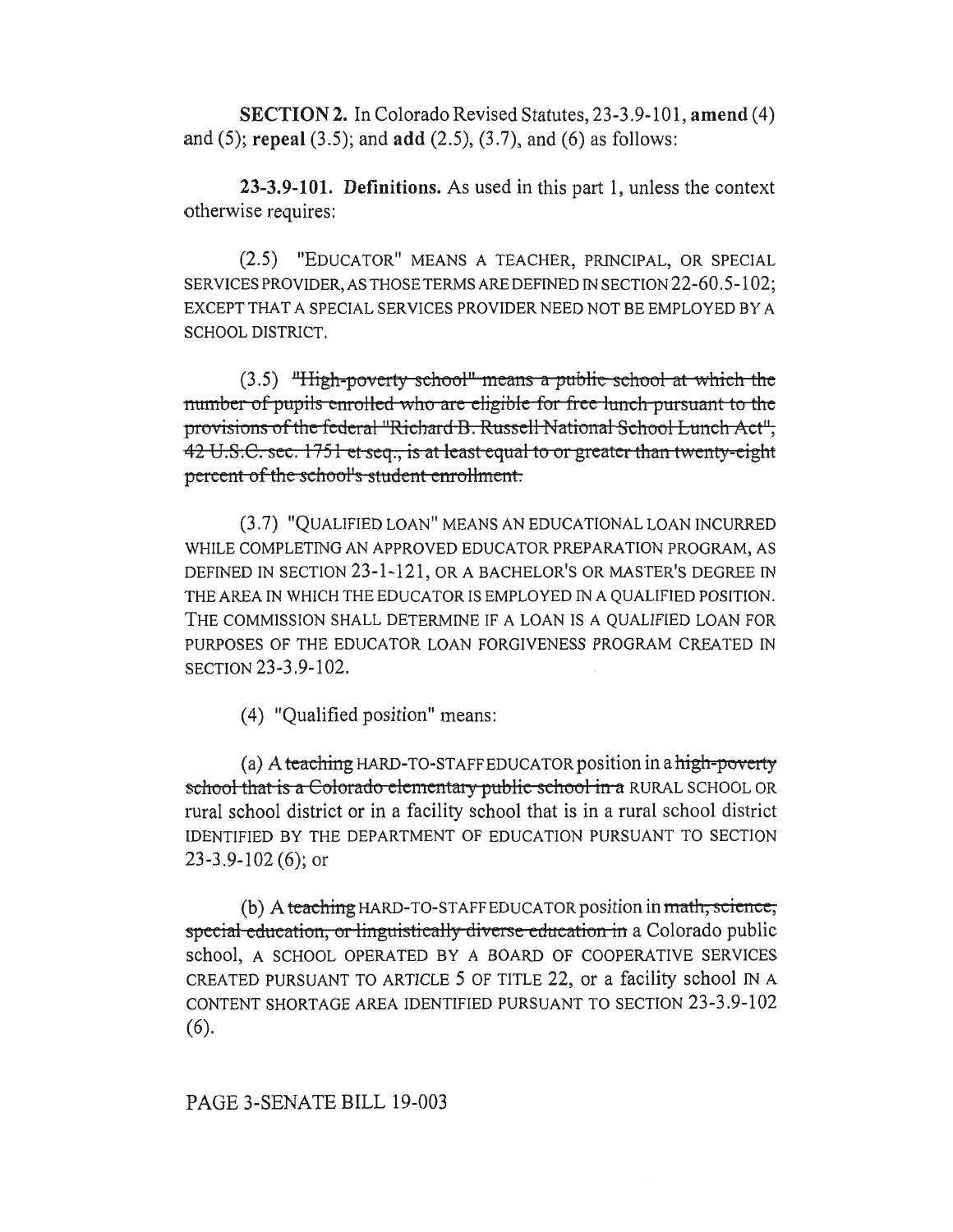(5) "Rural school" OR "RURAL SCHOOL district" means a PUBLIC school OR SCHOOL district that does not include within its geographic boundaries a municipality exceeding five thousand persons and that is characterized by sparse, widespread populations IDENTIFIED BY THE DEPARTMENT OF EDUCATION PURSUANT TO SECTION 23-3.9-102 (6).

(6) "SCHOOL" OR "PUBLIC SCHOOL" MEANS A PUBLIC SCHOOL AS PROVIDED IN SECTION 22-1-101, TNCLUDING A CHARTER SCHOOL AUTHORIZED BY A SCHOOL DISTRICT PURSUANT TO PART 1 OF ARTICLE 30.5 OF TITLE 22, AN INSTITUTE CHARTER SCHOOL AUTHORIZED BY THE STATE CHARTER SCHOOL INSTITUTE PURSUANT TO PART 5 OF ARTICLE 30.5 OF TITLE 22, OR A SCHOOL OPERATED BY A BOARD OF COOPERATIVE SERVICES CREATED AND OPERATING PURSUANT TO ARTICLE 5 OF TITLE 22.

**SECTION 3.** In Colorado Revised Statutes, amend 23-3.9-102 as follows:

**23-3.9-102. Educator loan forgiveness program - administration - fund - eligibility.** (1) (a) The general assembly hereby authorizes the commission to develop and maintain a teacher AN EDUCATOR loan forgiveness pilot program for implementation beginning in the 2001-02 2019-20 academic year for payment of all or part of the principal and interest of the educational QUALIFIED loans of  $\alpha$  first-year teacher AN EDUCATOR who is hired for a qualified position. Beginning in the  $2004-05$ academic year, the commission is authorized to extend the teacher loan forgiveness pilot program to include payment of all or part of the principal and interest of the educational loans of a teacher who is hired to teach in a qualified position after the teacher's first year of teaching. MONEY IN THE EDUCATOR LOAN FORGIVENESS FUND, CREATED IN SUBSECTION (1)(b) OF THIS SECTION, MAY BE USED ONLY FOR repayment of QUALIFIED loans through the teacher EDUCATOR loan forgiveness pilot program. may be made-using-moneys in the-teacher-loan forgiveness fund, created-in paragraph (b) of this subsection (1), or moneys allocated to the program by collegeinvest. The commission is authorized to receive SEEK, ACCEPT, and expend gifts, grants, and donations for the teacher EDUCATOR loan forgiveness pilot program. Only graduates of institutions of higher education whose loans have college invest eligibility may receive repayment of their loans using moneys allocated to the program-by collegeinvest THE COMMISSION SHALL TRANSMIT ALL MONEY RECEIVED THROUGH GIFTS, GRANTS, OR DONATIONS TO THE STATE TREASURER, WHO SHALL CREDIT THE

PAGE 4-SENATE BILL 19-003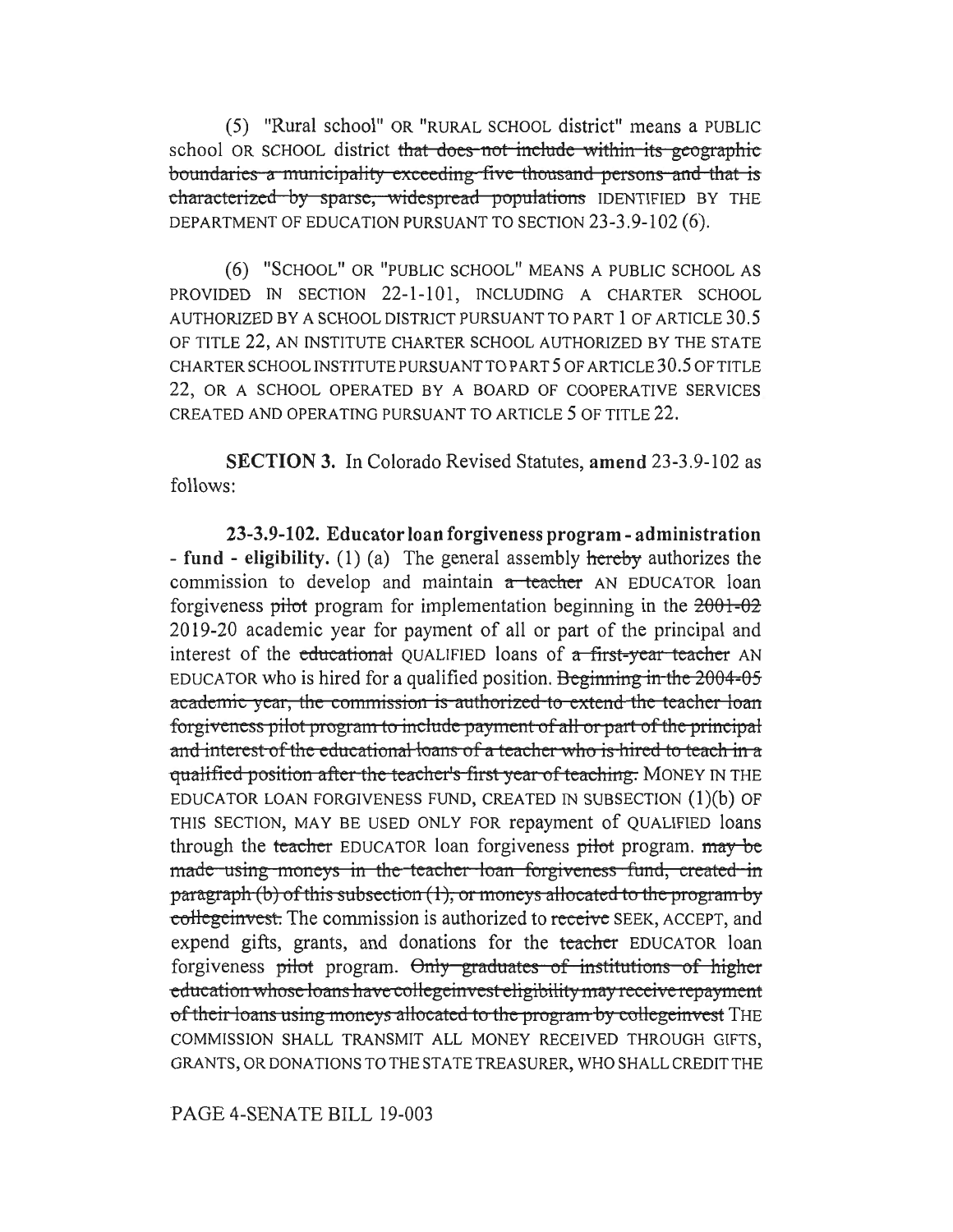MONEY TO THE EDUCATOR LOAN FORGIVENESS FUND, CREATED IN SUBSECTION (1)(b) OF THIS SECTION. THE COMMISSION SHALL DEVELOP LOAN REPAYMENT POLICIES THAT ENSURE THAT MONEY IN THE EDUCATOR LOAN FORGIVENESS FUND IS USED FOR THE REPAYMENT OF QUALIFIED LOANS OF EDUCATORS EMPLOYED IN QUALIFIED POSITIONS.

(b) There is hereby created the teacher EDUCATOR loan forgiveness fund, which shall consist CONSISTS of all moneys MONEY appropriated thereto TO THE FUND by the general assembly for the teacher EDUCATOR loan forgiveness pilot program and any gifts, grants, and donations received for said THAT purpose. Moneys MONEY in the fund are hereby IS continuously appropriated to the department of higher education for the teacher EDUCATOR loan forgiveness pilot program. At the end of any fiscal year, all unexpended and unencumbered moneys MONEY in the fund shall remain therein REMAINS IN THE FUND and shall not be credited or transferred to the general fund or any other fund; EXCEPT THAT ON AUGUST 30, 2033, ANY UNEXPENDED AND UNENCUMBERED MONEY IN THE FUND SHALL BE TRANSFERRED TO THE GENERAL FUND.

(c) SUBJECT TO AVAILABLE APPROPRIATIONS, THE COMMISSION SHALL ANNUALLY APPROVE APPLICATIONS FOR UP TO ONE HUNDRED NEW PARTICIPANTS IN THE EDUCATOR LOAN FORGIVENESS PROGRAM. IF MORE APPLICANTS APPLY THAN THE NUMBER OF NEW PARTICIPANTS AUTHORIZED FOR THE APPLICABLE YEAR, THE COMMISSION SHALL:

(I) FIRST, APPROVE APPLICANTS WHO HAVE CONTRACTED FOR A QUALIFIED POSITION IN A RURAL SCHOOL DISTRICT OR RURAL SCHOOL AND IN A CONTENT SHORTAGE AREA;

(II) SECOND, APPROVE APPLICANTS WHO HAVE CONTRACTED FOR A QUALIFIED POSITION IN A RURAL SCHOOL DISTRICT OR RURAL SCHOOL; AND

(III) THIRD, APPROVE APPLICANTS WHO HAVE CONTRACTED FOR A QUALIFIED POSITION IN A CONTENT SHORTAGE AREA.

(2) In addition to any qualifications specified by the commission, to qualify for the teacher EDUCATOR loan forgiveness pilot program, a teacher AN EDUCATOR shall:

(a) Graduate from an approved  $\frac{1}{2}$  program of EDUCATOR preparation

PAGE 5-SENATE BILL 19-003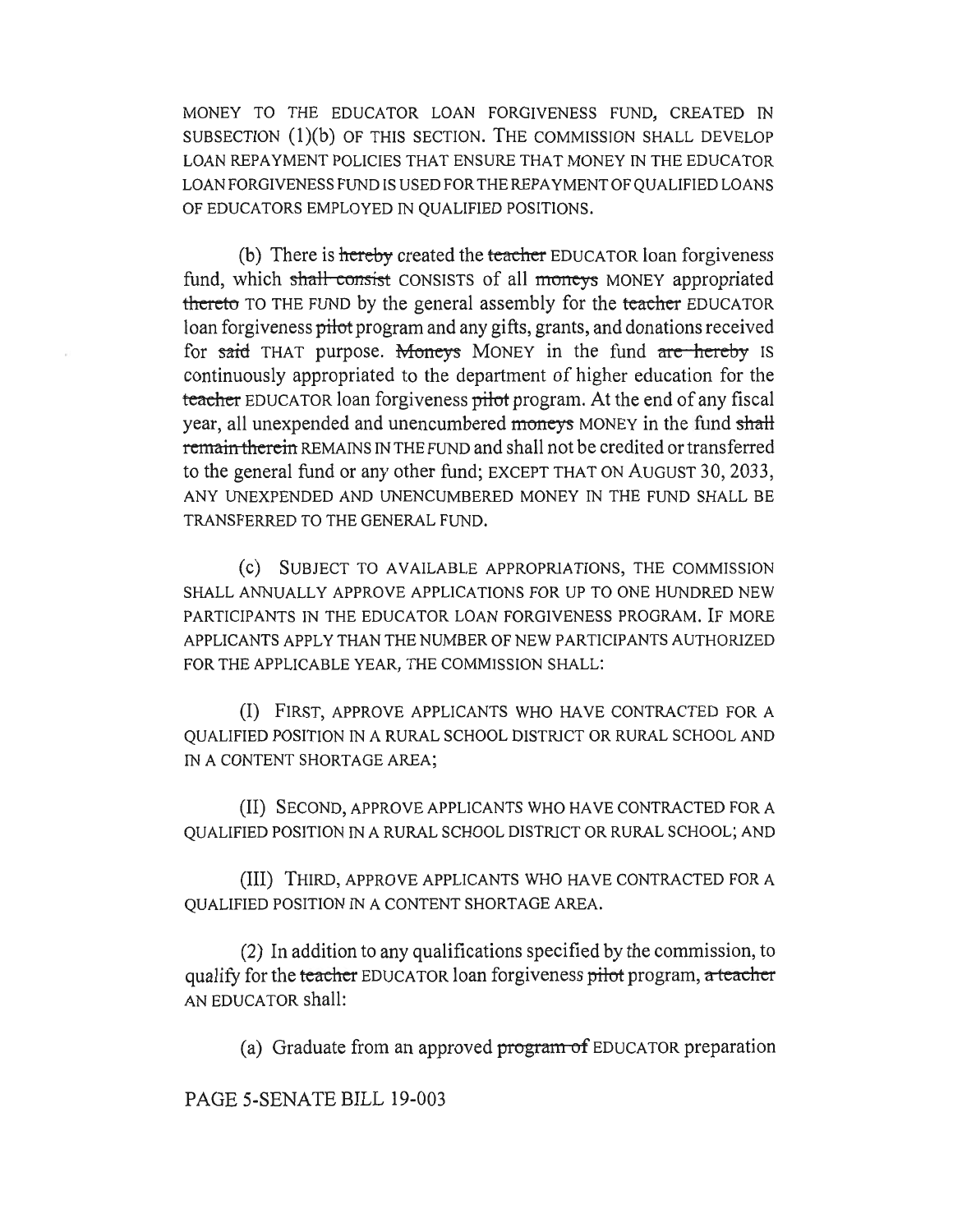PROGRAM, AS DEFINED IN SECTION 23-1-121, OR, IF THE APPLICANT IS A SPECIAL SERVICES PROVIDER, SATISFY THE SPECIAL SERVICES PROVIDER PREPARATION REQUIREMENTS FOR LICENSURE;

(b) Meet licensure requirements pursuant to section 22-60.5-201 (1)(b) or (1)(c), SECTION 22-60.5-301 (1)(a) OR (1)(b), or SECTION 22-60.5-210;  $C.R.S.$ ;

(c) (I) Demonstrate professional competencies consistent with state board of education rules in the subject matter in which the teacher EDUCATOR obtains a qualified position; or

(II) Be fully qualified under a training program approved by a federal court or agency or the state department of education;

(d)  $(H)$  Contract for the teacher's first year of teaching in a qualified position, as defined in section 23-3.9-101,  $(4)(b)$ ; no earlier than June  $2001$ 2019 and no later than the end of the  $2008-09$  2027-28 academic year; or **AND** 

(II) If the teacher is not a first-year teacher, contract to teach in a qualified position, as defined in section  $23-3.9-101(4)(b)$ , no earlier than June 2004 and no later than the end of the 2008-09 academic year; or

 $(HI)$  -Initially apply to participate in the program and teach in a qualified position, as defined in section  $23-3.9-101$  (4)(a), on or after June 1, 2005, and no later than the end of the 2012-13 academic year;

(e) Work at least half-time in a qualified position if employed in a rural school district, or, beginning with the fall semester of the 2005-06 academic year, full-time in a qualified position if employed in a school district other than a rural school district; and

(f) Be liable for an outstanding balance on a collegeinvest QUALIFIED loan. or a loan through a lender with an agreement with collegeinvest to offer loans.

 $(3)$  A teacher AN EDUCATOR who qualifies under PURSUANT TO subsection (2) of this section may be eligible for up to two FIVE thousand dollars in loan forgiveness for the first-year of teaching EACH YEAR OF

## PAGE 6-SENATE BILL 19-003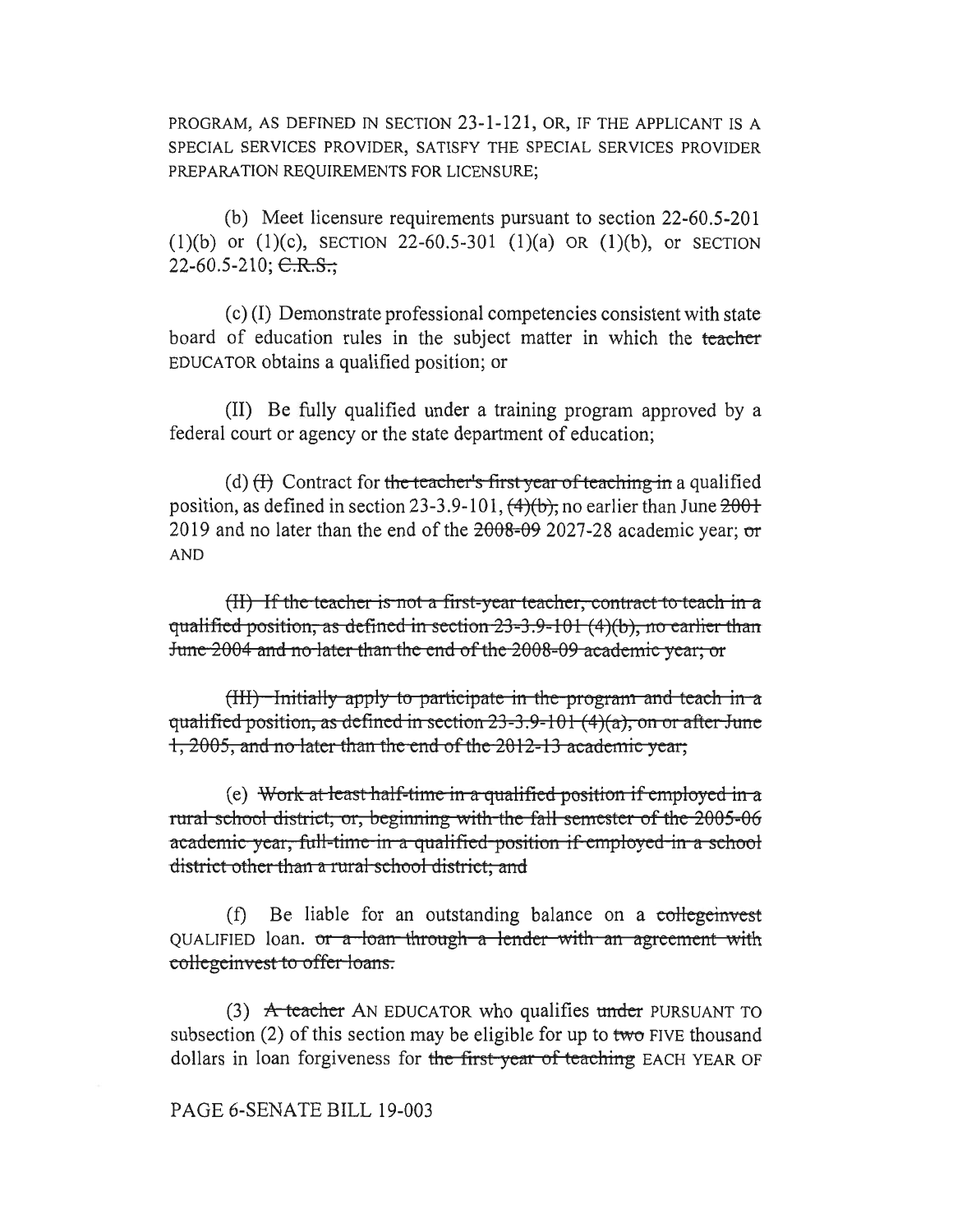EMPLOYMENT in a qualified position and up to two thousand dollars in loan forgiveness for each of the next three years of teaching in a qualified position FOR UP TO A TOTAL OF FIVE YEARS.

 $(3.5)$  Notwithstanding the provisions of subsection  $(3)$  of this section, a teacher who qualifies under subsection (2) of this section, initially applies to participate in the program in any of academic years 2009-10 to 2012-13, and teaches in a high-poverty elementary school in a rural school district shall be eligible for up to four thousand dollars in loan forgiveness for each of the first two years of teaching in a qualified position and up to one thousand dollars in loan forgiveness for each of the next two years of teaching in a qualified position.

(4) If a teacher AN EDUCATOR qualifies for the teacher EDUCATOR loan forgiveness pilot program through employment in a high-poverty elementary school in a rural school district QUALIFIED POSITION and in a subsequent academic year the school no longer meets the criteria to be classified as a high-poverty elementary school in a rural school district POSITION IS NO LONGER IDENTIFIED AS A QUALIFIED POSITION PURSUANT TO SUBSECTION (6) OF THIS SECTION, the teacher EDUCATOR may continue to participate in the teacher EDUCATOR loan forgiveness pilot program if he or she THE EDUCATOR continues to teach at the IN THE same school POSITION IN THE SAME LOCATION OR IN A DIFFERENT POSITION THAT IS A QUALIFIED POSITION.

(5) If a teacher AN EDUCATOR qualifies for the teacher EDUCATOR loan forgiveness pilot program through employment in a high-poverty elementary school in a rural school district and subsequently transfers to a nonqualifying school POSITION, he or she THE EDUCATOR for feits participant status under PURSUANT TO this section.

(6) (a) FOR PURPOSES OF DEFINING A "QUALIFIED POSITION" PURSUANT TO SUBSECTION (4) OF THIS SECTION, the department of education shall annually identify: the public schools in the state that qualify as high-poverty elementary schools in

(I) Rural school districts BASED ON THE GEOGRAPHIC SIZE OF THE DISTRICT AND THE DISTANCE OF THE DISTRICT FROM THE NEAREST LARGE, URBANIZED AREA;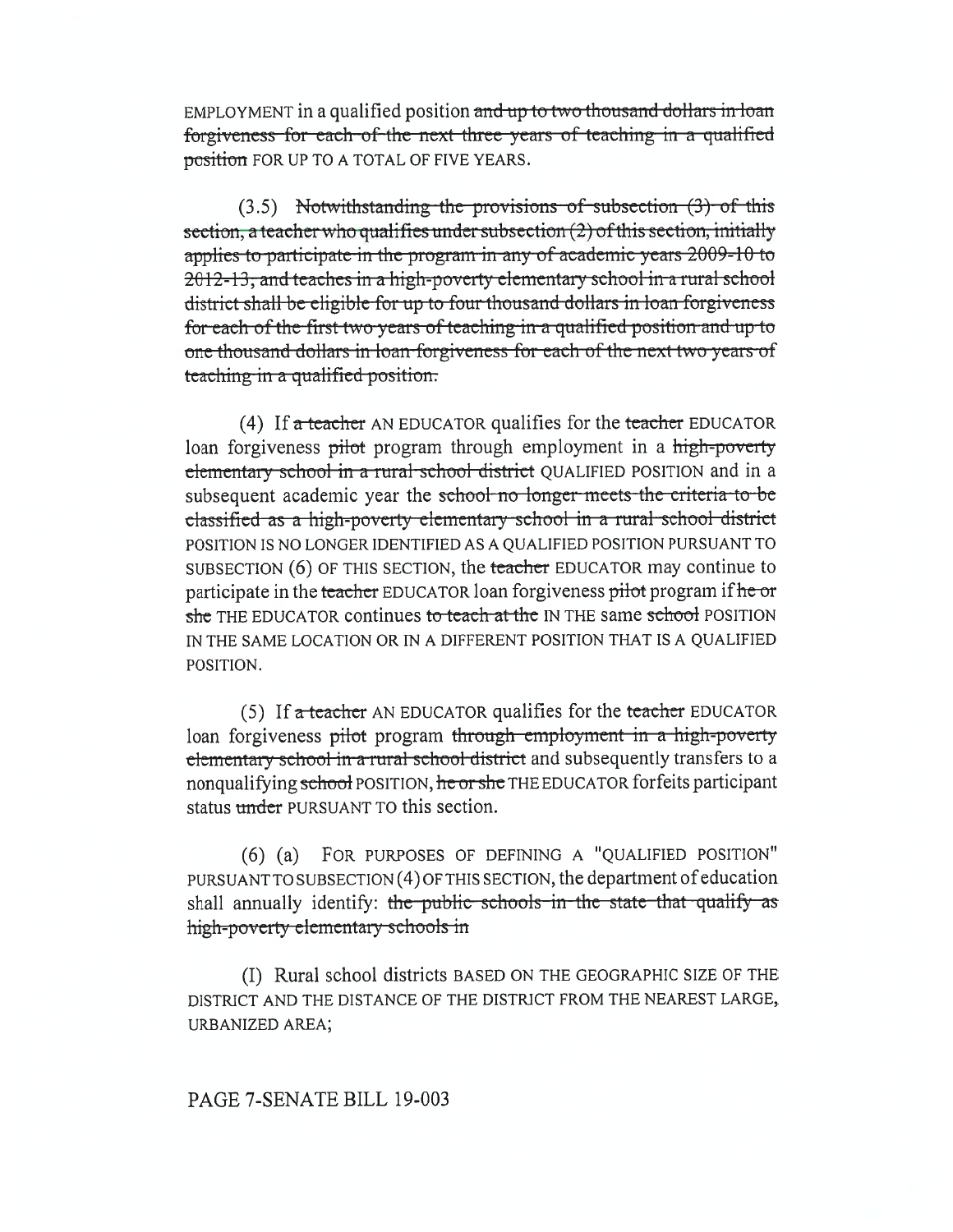(II) RURAL SCHOOLS, WHICH MAY INCLUDE BUT ARE NOT LIMITED TO INDIVIDUAL SCHOOLS OF A SCHOOL DISTRICT EVEN THOUGH THE SCHOOL DISTRICT AS A WHOLE IS NOT IDENTIFIED AS A RURAL SCHOOL DISTRICT IF THE DEPARTMENT OF EDUCATION DETERMINES THAT, AS A FUNCTION OF GEOGRAPHIC CHARACTERISTICS, THE SCHOOL IS EXPERIENCING EDUCATOR SHORTAGES THAT ARE NOT EXPERIENCED BY OTHER SCHOOLS OF THE SCHOOL DISTRICT;

(III) CONTENT SHORTAGE AREAS, WHICH MAY INCLUDE THOSE IDENTIFIED BY THE DEPARTMENT OF HIGHER EDUCATION AND DEPARTMENT OF EDUCATION IN THEIR NOVEMBER 2017 REPORT, "COLORADO'S TEACHER SHORTAGES: ATTRACTING AND RETAINING EXCELLENT EDUCATORS", AS WELL AS OTHER CONTENT SHORTAGE AREAS SPECIFIC TO COLORADO THAT DEVELOP OVER THE COURSE OF THE EDUCATOR LOAN FORGIVENESS PROGRAM. THE DEPARTMENT OF EDUCATION MAY IDENTIFY CONTENT SHORTAGE AREAS GENERALLY AND FOR SPECIFIC GEOGRAPHIC AREAS OF THE STATE.

(IV) HARD-TO-FILL EDUCATOR POSITIONS DUE TO GEOGRAPHY OR CONTENT SHORTAGE AREA, OR BOTH.

(b) As PART OF ITS ANNUAL IDENTIFICATION OF RURAL SCHOOLS, SCHOOL DISTRICTS, AND CONTENT SHORTAGE AREAS, THE DEPARTMENT OF EDUCATION SHALL CONSIDER EDUCATION AND COMMUNITY STAKEHOLDER FEEDBACK.

**SECTION 4.** In Colorado Revised Statutes, **amend** 23-3.9-103 as follows:

**23-3.9-103. Reporting.** NOTWITHSTANDING THE PROVISIONS OF SECTION 24-1-136 (11)(a)(I) TO THE CONTRARY, on or before December 15,  $2002$  2019, and on or before each December 15 EACH YEAR thereafter IN WHICH AN EDUCATOR IS PARTICIPATING IN THE PROGRAM, the commission shall prepare an annual report that includes, but is not limited to, THE CONTENT SHORTAGE AREAS IDENTIFIED BY THE DEPARTMENT OF EDUCATION; THE NUMBER OF APPLICATIONS RECEIVED AND the number of participants **in the-program** AWARDED LOAN FORGIVENESS, THE PUBLIC SCHOOLS IN WHICH THE PARTICIPANTS ARE EMPLOYED, AND DEMOGRAPHIC INFORMATION FOR THE PARTICIPANTS; THE APPROVED TEACHER PREPARATION PROGRAM ATTENDED BY THE PARTICIPANTS; AND the amount of funds MONEY applied

PAGE 8-SENATE BILL 19-003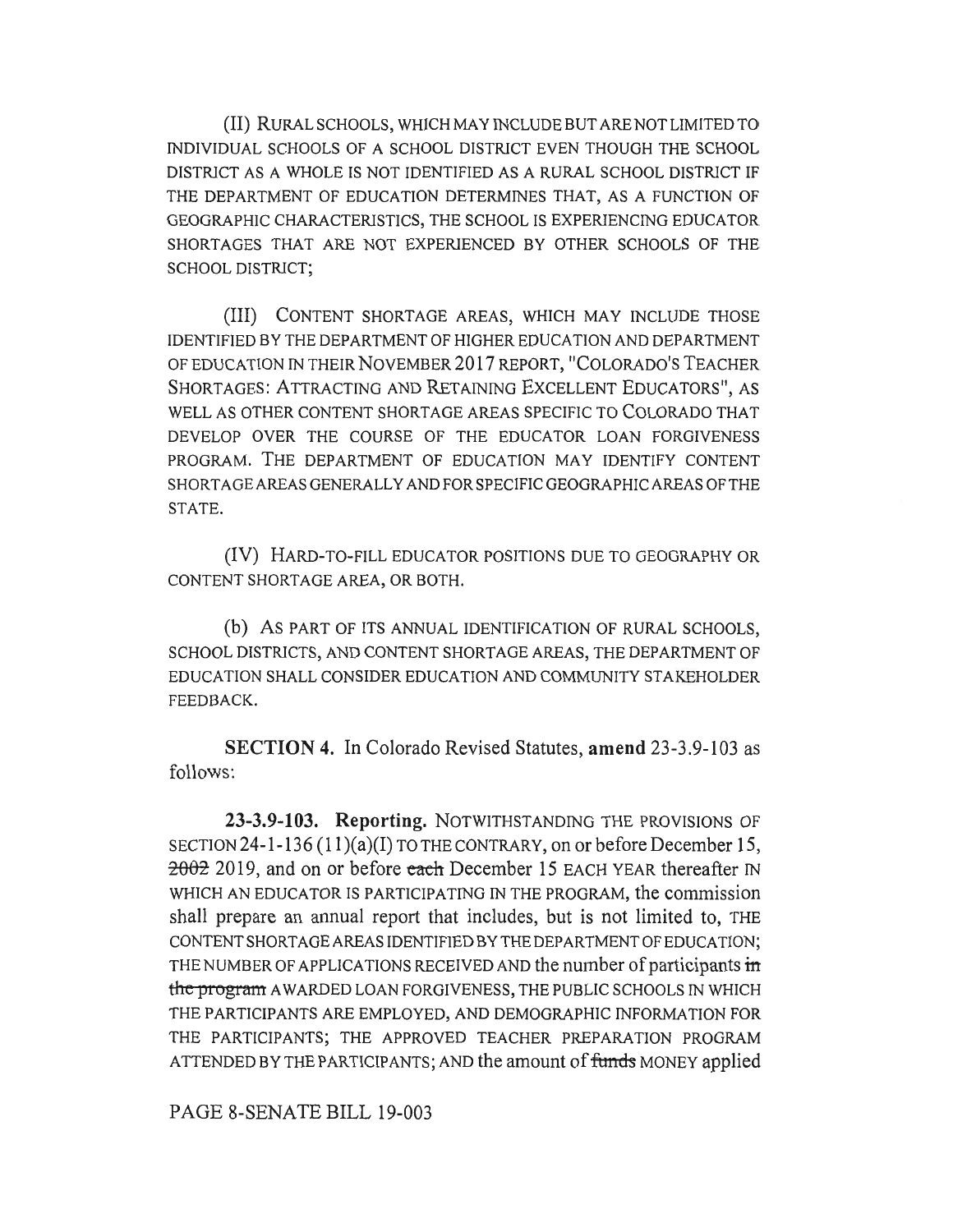toward loan forgiveness and the sources of those funds THE MONEY. THE REPORT MUST ALSO INCLUDE, FOR ALL PARTICIPANTS AWARDED LOAN FORGIVENESS, THE LENGTH OF TIME EACH PARTICIPANT HAS REMAINED IN THE PROGRAM AND HAS REMAINED TEACHING IN THE PUBLIC SCHOOL OR WITHIN THE SAME SCHOOL DISTRICT. The commission shall provide notice to the education committees of the senate and the house of representatives, OR ANY SUCCESSOR COMMITTEES, that the report is available to the members of the committees upon request.

**SECTION 5.** In Colorado Revised Statutes, **amend** 23-3.9-104 as follows:

**23-3.9-104. Repeal of part.** This part 1 is repealed, effective July 1, 2019 SEPTEMBER 1, 2033.

**SECTION 6. Appropriation.** (1) For the 2019-20 state fiscal year, \$623,969 is appropriated to the department of higher education for use by the Colorado commission on higher education. This appropriation is from the general fund. To implement this act, the commission may use this appropriation as follows:

(a) \$123,969 for administration, which amount is based on an assumption that the department will require an additional 1.4 FTE; and

(b) \$500,000 for student loan repayments.

**SECTION 7. Safety clause.** The general assembly hereby finds,